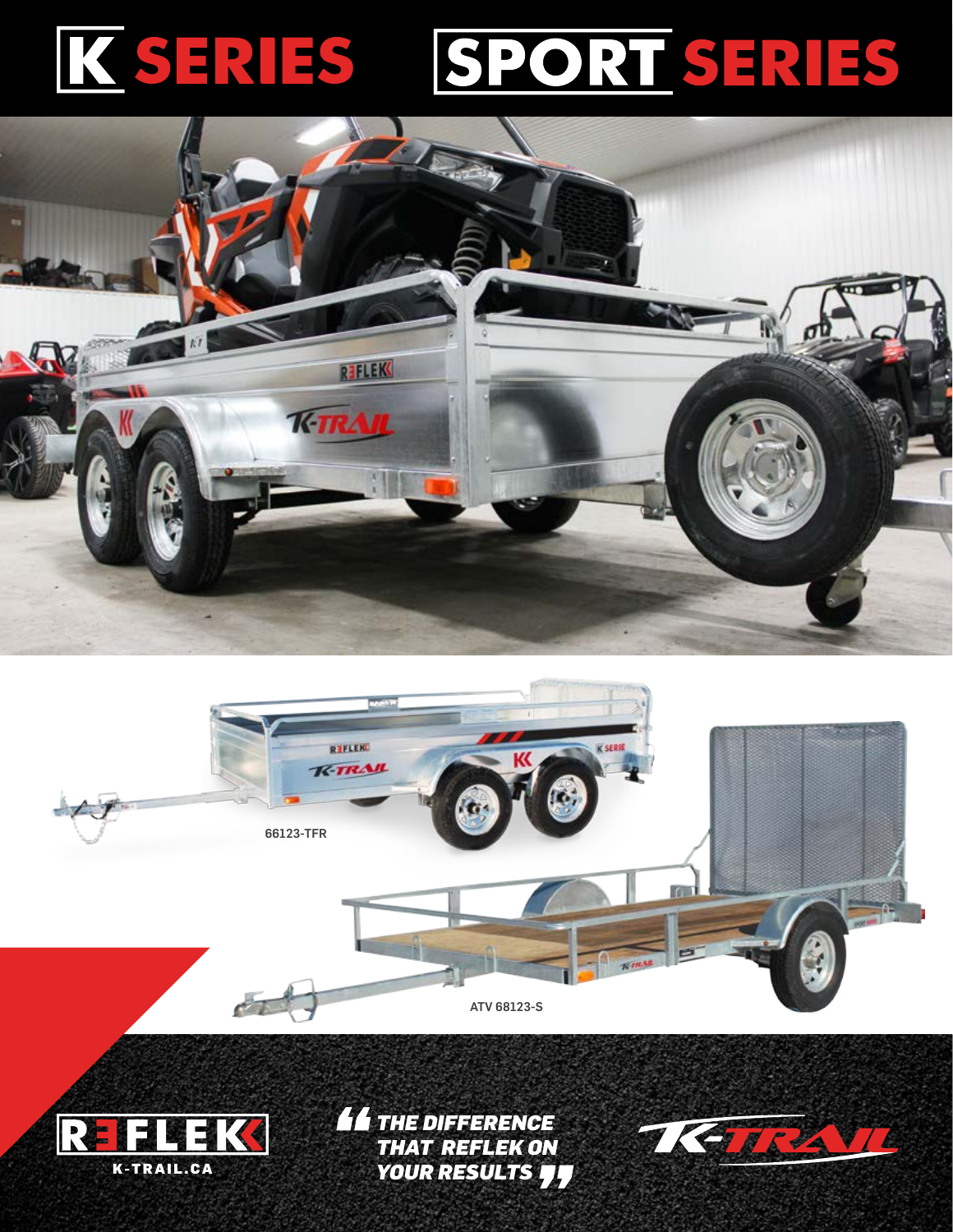

- 4 STURDY ANCHORS
- STANDARD RADIAL TIRES
- FOLDING RAMP IN 2 SECTIONS OF 24"
- STEP PLATES WELDED TO FENDERS
- POSTS IN ALL 4 CORNERS TO INTEGRATE SIDES OR BOAT RACK



## K-TRAIL.CA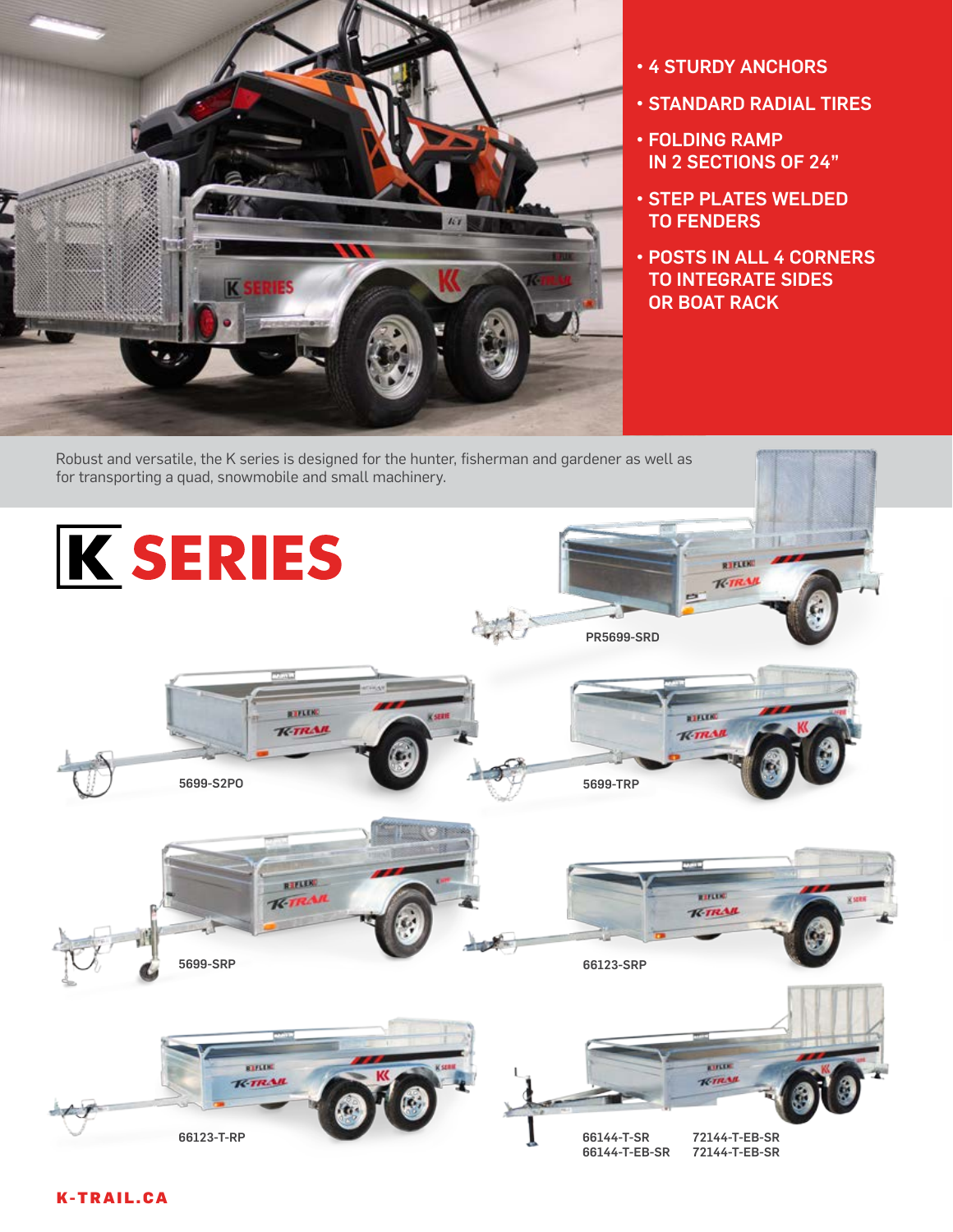

- ANCHORAGE IN ALL FOUR CORNERS AND FRONT
- RADIAL TIRES
- FULL SIZE RAMP
- TREATED PLYWOOD FLOOR
- FOOTSTEPS WELDED TO FENDERS

Competitively priced, tough and lightweight, the Sport Series has been designed to transport ATVs, side-by-side vehicles and snowmobiles. It is also a versatile trailer that offers low wind resistance.

## **SPORT SERIES** WARRANTIES**3** YEARS<br>WELDS YEARS<br>ON WELDS **5** ON WIRING O N ON<br>Wiring ATV 68123-S ATV 68123-T Photos are for illustration purposes only m ATV 72144-T